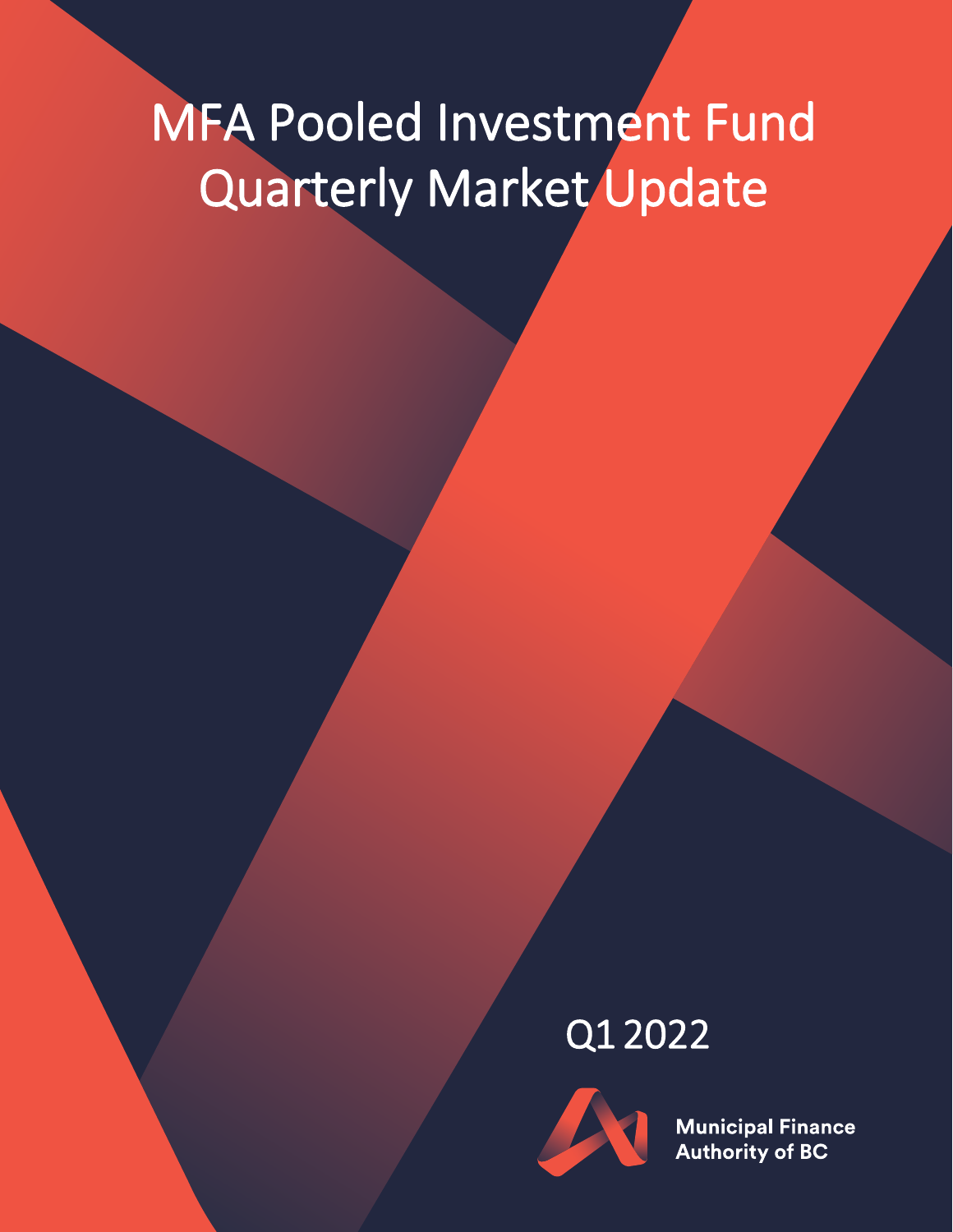

### MFA Pooled Investment Fund Quarterly Market Update *As of March 31, 2022*

#### *Interest Rates*

The strong economic recovery continued over the quarter with the pandemic-induced economic slack now fully absorbed. Given the surge in cases caused by the Omicron variant and the accompanying public health related restrictions largely behind us, the growth outlook has also improved. Inflation over the quarter remained elevated, as supply chain constraints have proved to be more persistent than previously expected by central banks while also feeding through to a broader range of goods and services. Additionally, the increase in commodity prices as a result of the Russian invasion of Ukraine has further contributed to inflationary pressures. With the above in mind, the Bank of Canada (BoC) continued its shift toward a less accommodative stance over the quarter. They began increasing the policy rate in March and communicated that further increases will be needed moving forward to battle inflationary pressures. These rate increases will be accompanied by an end to the bank's government bond purchase program. This is expected to be passive in nature, allowing the BoC's balance sheet to shrink as bonds mature. Bond yields did not change much on this announcement, but we expect that over time this will increase the amount of government debt the market will have to absorb, which will put upward pressure on GoC bond yields. Against this backdrop, GoC bond yields rose sharply over the quarter alongside heightened volatility. Short-term yields rose to a greater extent than long-term yields, as they have a higher sensitivity to future BoC policy rate hike expectations. Overall, the result is a meaningful flattening of the GoC yield curve.

Looking forward, the bond market expects short-term yields to rise to a greater degree than long-term yields over the next year. This is driven largely by market expectations that the BoC will continue to increase policy rates from current accommodative levels. We believe that yields will continue to exhibit heightened volatility in the near term, as a multitude of factors influences the direction and magnitude of yield changes, particularly central bank monetary policy and the outcome of the Russia/Ukraine conflict. This volatility will provide opportunities for value added through active management.

#### *Real Return Bonds*

The annual inflation rate, as measured by headline Consumer Price Index (CPI), accelerated to 5.7% in February, which is the highest level since August 1991. The Russian invasion of Ukraine is deeply troubling, injecting new uncertainties and putting upward pressure on commodity prices. This comes atop continued uncertainty about the evolution of COVID-19, even as the world makes its way out of the Omicron variant. Supply chain disruptions persist, distorting the price and availability of many goods. As a result, market consensus is for above-average inflation to continue over the short term.

During the quarter, the bond market's expectations for long-term inflation (estimated as the difference in yield between a nominal and a real return bond) increased before ending the quarter back where they began. Over the medium term, we believe inflation expectations are likely to continue moving higher, as they remain below the BoC's 2% midpoint target range, and therefore, the portfolio continues to have a small real return bond allocation.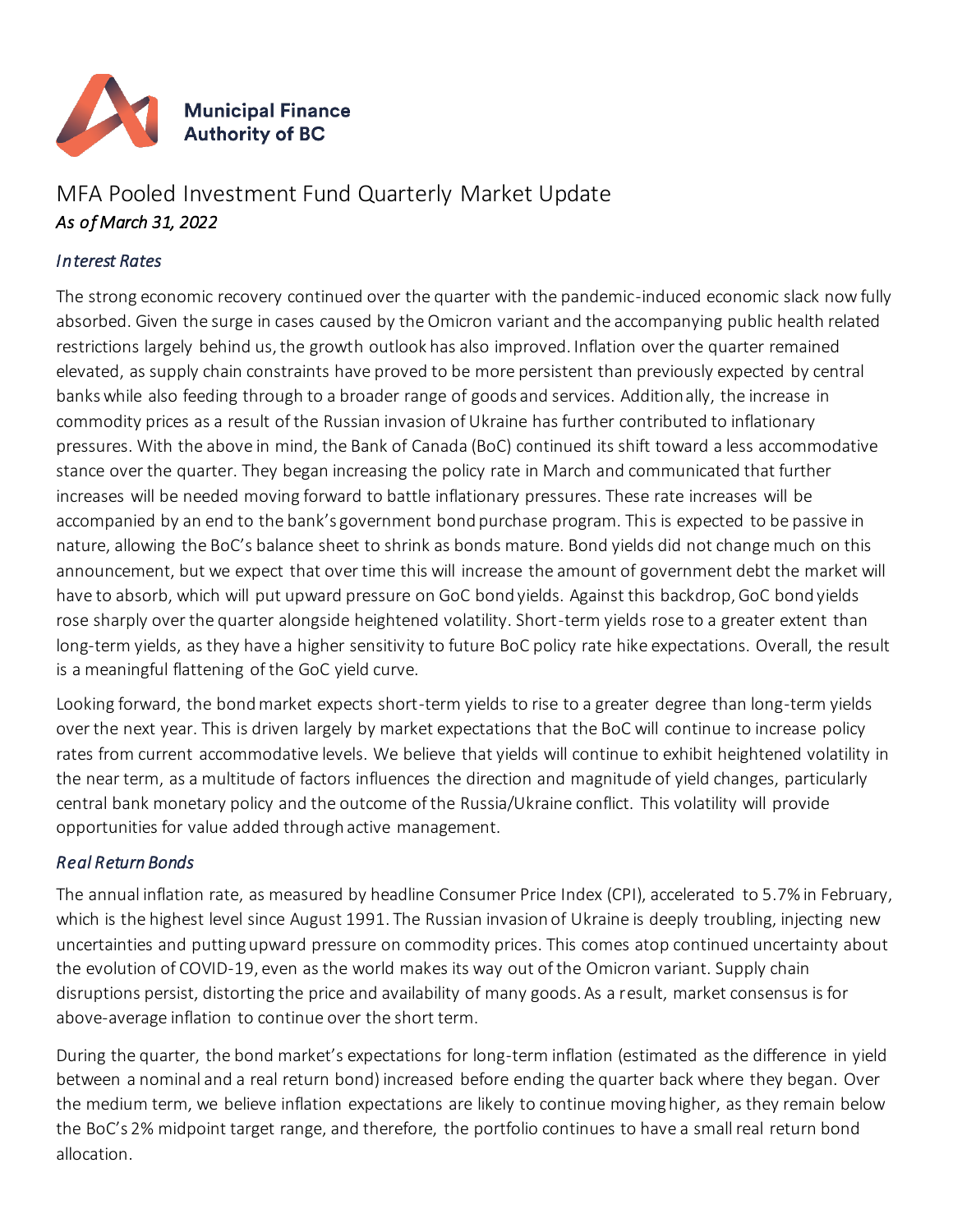#### *Quasi-Government Bonds*

Alongside broader credit assets, provincial bonds weakened modestly on the back of waning investor risk appetite. Spreads widened across all provinces and terms, although to varying degrees. Unsurprisingly, commodity-sensitive provinces, such as Alberta, Saskatchewan, and Newfoundland, were the most resilient over the quarter, as they benefited from higher oil prices. New issuance slowed in the second half of Q1, as many provinces were hesitant to issue in an uneasy and volatile market environment. Additionally, provincial funding needs have declined as a result of stronger-than-expected revenues and lower-than-anticipated outlays throughout the pandemic, further reducing the



need for significant new issuance. Looking forward, we expect the improved fiscal trajectory, coupled with a reduction in borrowing needs, to be supportive for provincial spreads.

#### *Investment Grade Corporate Bonds*

The corporate credit market was volatile during the first quarter, as concerns over the impact that soaring inflation and tighter monetary policy could have on economic growth remained fixtures of the market narrative. Russia's invasion of Ukraine in the last week of February exacerbated investors' uneasiness as commodity prices surged, sanctions were implemented and Russia threatened to default on its debt, which sent investors fleeing from risk assets. Despite the volatile rate and geopolitical backdrop, investment grade corporate bond issuance was still robust in the first quarter with approximately \$46 billion of new supply coming to market, up 43% from the same period in 2021



as businesses continued to take advantage of still-accommodative financing conditions. However, the market's ability to absorb the new supply waned as a result of the increased uncertainty, which pushed broad Canadian corporate bond spreads approximately 25bps wider over the quarter, with higher-quality credit faring better than lower-quality credit.

From a fundamental standpoint, we remain concerned about increasing debt levels in the Canadian economy among consumers and corporations. Canadian household debt levels are at record levels, largely due to the hot housing market, which has driven more mortgage borrowing. Mortgage debt rose another \$44 billion in Q4/2021 and is up over \$300 billion from pre-pandemic levels. This, along with a lowering of disposable incomes as government pandemic supports continued to ease, pushed the debt-to-disposable-income ratio to a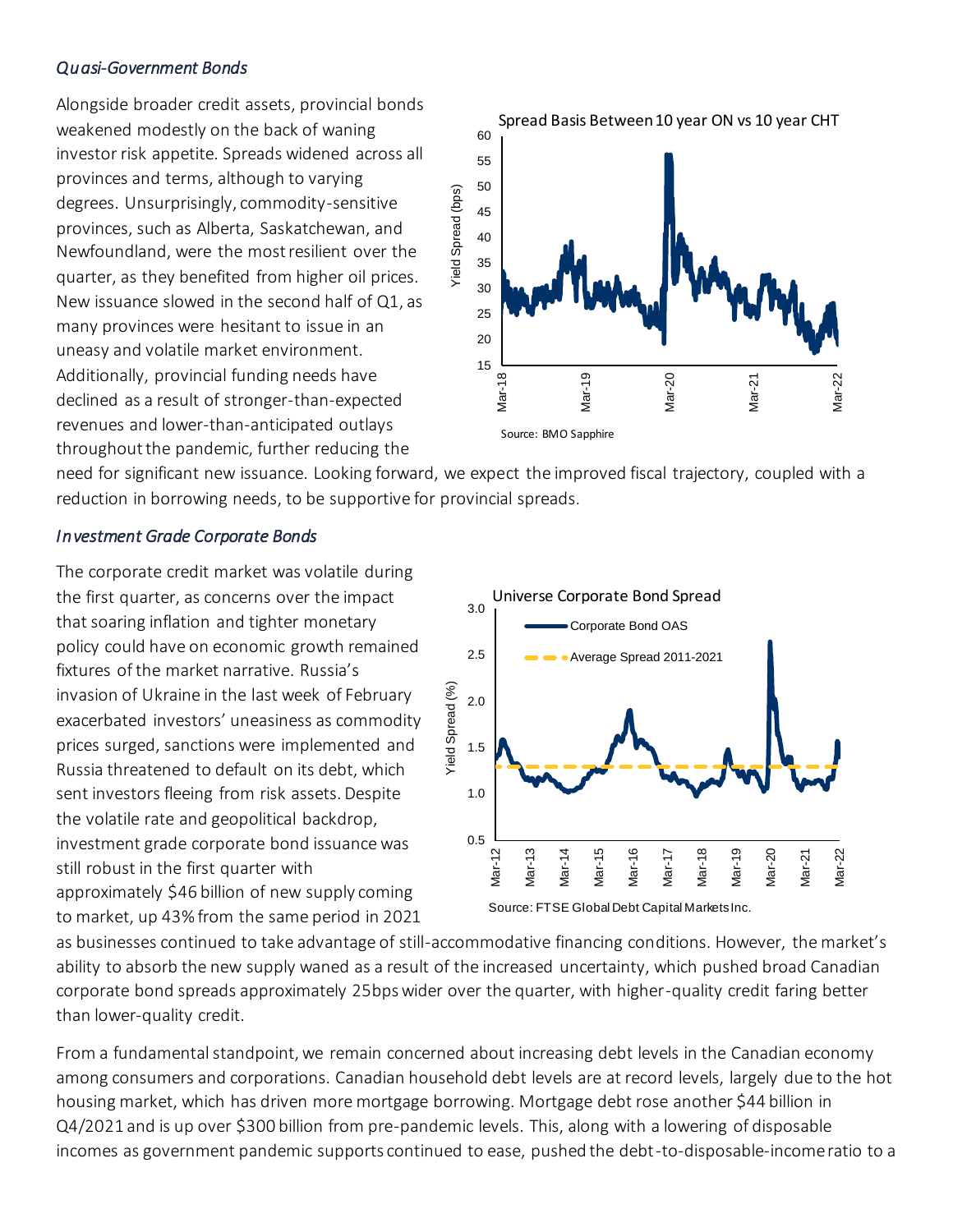new record of 186% in Q4 – up 6% from the previous quarter. On the corporate side, a meaningful concern remains the elevated merger and acquisition activity funded by debt as ambitious businesses pursue growth.

#### *High Yield Corporate Bonds*

Like most asset classes over the quarter, high yield bonds posted negative returns in the face of rising interest rates and a deterioration in risk appetite. Rising rates had the largest impact, but its effect was more meaningful on government and investment grade corporate bonds due to their longer durations, while the shorter-duration nature of high yield bonds helped soften this impact. High yield spreads began widening from the beginning of the quarter on concerns of increasingly aggressive monetary policy to counteract inflationary pressures, and then widened further upon the Russian invasion of Ukraine. Spreads ended the quarter higher than where they began but below their February peak.



Source: Bloomberg. US High Yield spread represented by ICE BofA Merrill Lynch US High Yield index. US high yield default rate represented by ICE BofA Merrill Lynch US High Yield index to Dec 31 2019, JPMorgan Jan 31 2020 to current

High yield issuance started at a healthy level this

year but then quickly dried up as risk-off sentiment began to dominate. Investor demand waned in light of increasingly hawkish commentary from the U.S. Federal Reserve (Fed) and other central banks as well as the escalating conflict in Ukraine. Issuers grew concerned that deals would not be well received amid the uncertainty.

Corporations nonetheless continued to perform well over the quarter, with earnings mostly hitting or surpassing targets and management teams mostly optimistic in their outlooks despite valid and growing concerns about inflation levels. Oil prices of above \$100/barrel are a double-edged sword for high yield markets – beneficial for oil and gas companies (historically one of the most susceptible sectors); but if oil prices rise too much, the inflationary and economic consequences can become detrimental. For now, high yield defaults are sparse and expected to remain at negligible levels over the remainder of 2022.

#### *Mortgages*

Commercial real estate investment activity continued its strong upward trajectory at the end of 2021 with fullyear investment volumes reaching \$59 billion nationally, a 67.7% increase from the prior year and an all-time high<sup>1</sup>. Notably, Q1 was the first quarter since the onset of the pandemic when all major sectors of the market experienced investment volume growth that exceeded their trailing 3-year quarterly averages<sup>2</sup>. This increased activity level was consistent with the experience in the commercial mortgage market, where 2021 was a record year for new mortgage origination as the demand to purchase new properties flowed through to demand for new mortgages. However, despite the high volume of new opportunities, the commercial mortgage landscape remained competitive. As a result of the sharp rise in government bond yields, the all-in coupons on new lending opportunities is expected to be higher in the coming quarters than what was witnessed through 2021. This will lead to greater yield accrual and is helpful to investors who are looking for assets to protect against the

 $\overline{a}$ <sup>1</sup> CBRE Investment Overview March 2022

<sup>2</sup> CBRE Investment Overview March 2022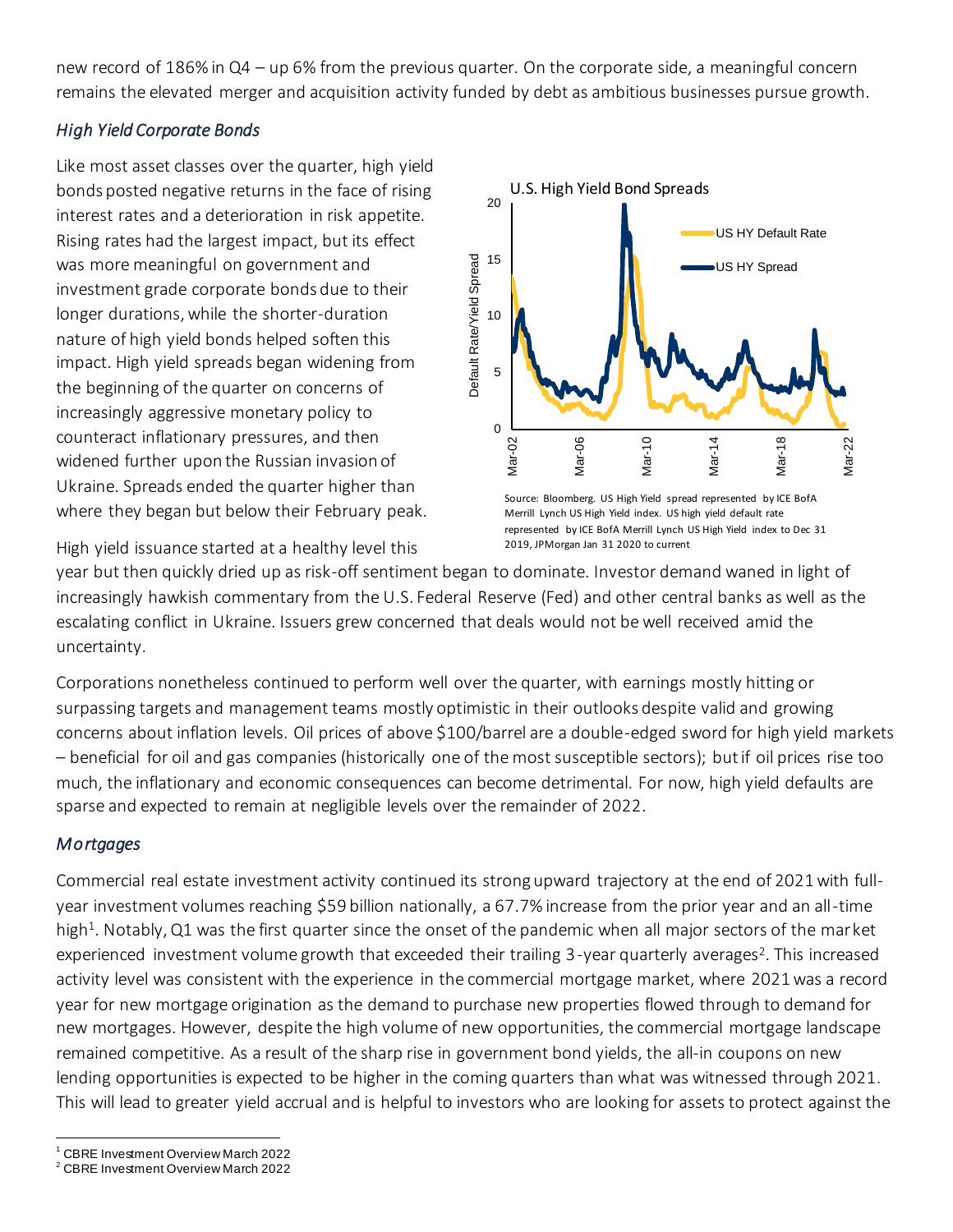current elevated inflation levels. In this environment, mortgage spreads ended the first quarter largely unchanged, but widened by 18 bps in the first week of April.

At this time, many large tenants are still evaluating their return-to-office policies and determining how their workforce will operate going forward before making long-term leasing decisions on their office space requirements. For now, it remains unclear how this will drive demand for physical office space as companies continue to experiment with hybrid work models. Sublet availability rates and direct vacancy rates, which had been increasing throughout the pandemic, appear to have stabilized, at least for the time being. Sublet availability decreased for the third consecutive quarter, while direct vacancy increased by only 0.1% to 12.7% nationally, with half of tracked markets either experiencing a quarter-over-quarter flattening or a decline in their vacancy rate<sup>3</sup>. Supporting the sector has been strong employment growth in Canada. Notably, a key growth driver for Canadian office leasing activity has been the technology and creative (gaming, visual effects, and media) sectors, which jointly accounted for 38.1% of all new leasing in 2021 – representing nearly as much as the next five industries combined<sup>4</sup>.

Since the onset of Canada's mass vaccination program, a recovery in retail has been underway with pent-up consumer demand driving sales for retail businesses. As the existence and severity of government-imposed restrictions have abated, retail foot traffic and store-based retail sales numbers have both rebounded to prepandemic levels<sup>5</sup>. Retail fundamentals have also improved. Rental rates increased across all Canadian markets in 2021, while Canada's retail vacancy rate declined 1% year-over-year to 7.7% as of December 31, 2021, supported by strong leasing in open-air centres<sup>6</sup>. However, retailers are contending with supply chain difficulties, with many manufacturers facing long delays and rising costs for materials, and the current inflationary environment. Despite these headwinds, rent delinquencies remain low for both open air centres (1%) and enclosed malls (2%), with few retailers remaining on rent deferral programs across the market <sup>7</sup> .

Increased immigration targets, the return of international students, the high costs of home ownership, and the undersupply of housing continue to provide support for the performance of purpose-built rental housing. In February, the Federal government announced the increased and successively higher immigration targets (permanent residents) for the next three years, which are the highest ever targeted in Canadian immigration history. Also released in February was CMHC's annual rental survey, which highlighted the affordability challenges facing Canadian tenants. The findings from the survey showed that national average apartment rents increased by 3% year-over-year to \$1,167 last year from \$1,128 in 2020 and \$1,080 in 2019. Unsurprisingly, multi-residential lending opportunities continue to generate strong competition.

Canada's industrial sector continues to exhibit strong fundamentals, with national vacancy rates falling to a record low of 1.3% in the first quarter<sup>8</sup>. Availability challenges have been particularly acute in the warehouse space, where demand for fulfilment centres has outstripped supply in both primary and secondary markets. On a per-square foot basis, pricing for industrial assets now sits 20% higher than a year ago, effectively doubling in price at the national level since 2016<sup>9</sup>. A lot of investor capital has been focused on the industrial sector with investment volumes in 2021 representing a 35% increase over 2018, the next highest year on record<sup>10</sup>. Core markets like the GTA and Vancouver, have been witnessing transactions at capitalization rates below 4%. Given that we are in an inflationary environment, this implies that market participants are pricing in significant rental

 $\overline{a}$  $^3$  Colliers "National Market Snapshot 2022 Q1"

<sup>4</sup> CBRE "Canadian Real Estate Market Outlook 2022"

<sup>5</sup> CBRE "Canadian Real Estate Market Outlook 2022"

<sup>6</sup> Colliers "2022 Retail Outlook Report"

 $7$  Realpac Q4 2021 survey

<sup>8</sup> Colliers "National Market Snapshot 2022 Q1"  $^{\circ}$  JLL "Canada Investment Outlook – Year-end 2021"

 $^{10}$  JLL "Canada Investment Outlook $-$  Year-end 2021"  $\,$